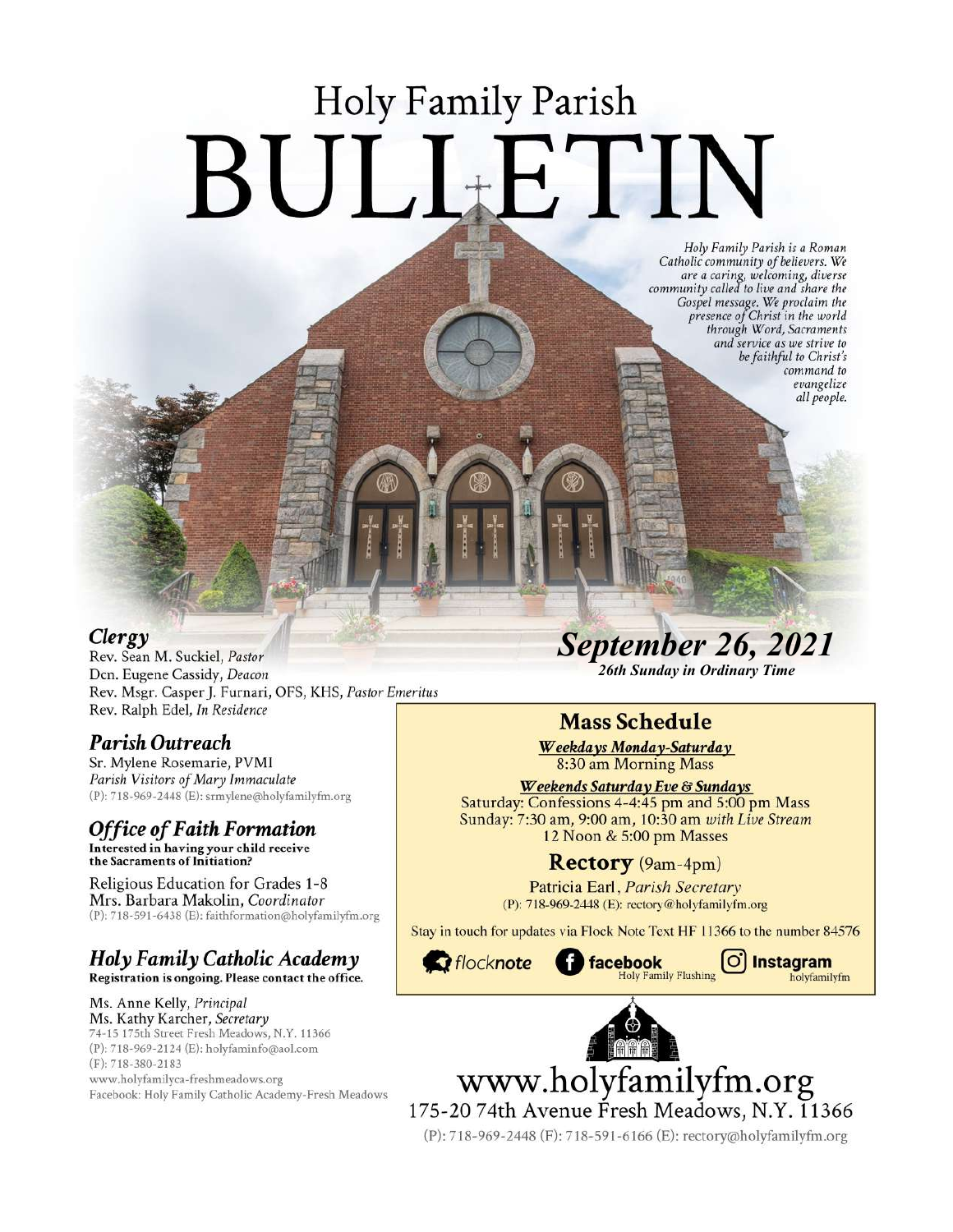## **Mass Schedule & Intentions**

| MONDAY<br>8:30 am<br>TUESDAY<br>8:30 am                | September 27<br>Maria Marta Acayan<br><b>September 28</b><br>Eugene and Marie Wilson                                                                       |
|--------------------------------------------------------|------------------------------------------------------------------------------------------------------------------------------------------------------------|
|                                                        | WEDNESDAY September 29                                                                                                                                     |
| 8:30 am                                                | George Ashker                                                                                                                                              |
|                                                        |                                                                                                                                                            |
| THURSDAY                                               | September 30                                                                                                                                               |
| $8:30 \text{ am}$                                      | The An-Lee Family (L)                                                                                                                                      |
| <b>FRIDAY</b>                                          | <b>October 1 First Friday</b>                                                                                                                              |
| 8:30 am<br>$7:00$ pm<br>SATURDAY                       | <b>Purgatorial Society</b><br>Joseph Tharaniyil<br>October 2                                                                                               |
| 8:30 am<br>$5:00 \text{ pm}$                           | Uldarico DeMesa<br>Eileen Burke<br>Vincent J. Paladino, Sr.<br>Alberta Gabest<br>Demetria Morabe<br>Bill Ryan<br>Helen C. Lorenzo Cuchapin<br>Mohamed Wala |
| <b>SUNDAY</b>                                          | October 3                                                                                                                                                  |
| 7:30 am<br>9:00 am<br>$10:30$ am<br>$12:00 \text{ pm}$ | William F. Kelly, III<br>Roman Gonzalez<br>Mary and Daniel Gerard<br>People of the Parish                                                                  |
| $5:00 \text{ pm}$                                      | Fausta S.Bacani                                                                                                                                            |



  $\Box$  The Sacrificial Bread and Wine are offered in Memory of

*Lorraine Mollo* 

on Behalf of Mr. and Mrs. Frank Mollo



#### *Remember our Faithful Departed*

Eternal rest grant unto them O'Lord and let perpetual light shine upon them. May they rest in peace. May their soul and the souls of all the faithful departed for the mercy of God, Rest in peace, Amen



# **We honor First Friday**

 Please join us this **Friday, October 1st,** this First Friday when we will celebrate our First Friday Mass in honor of the Sacred Heart at 7:00 PM which will include Adoration and Benediction of the Blessed Sacrament.



#### **Prayer to St. Joseph, Patron of the Universal Church**

 O glorious Saint Joseph you were chosen by God to be the foster-father of Jesus, the Spouse of the Blessed Virgin Mary, and head of the Holy Family. You have been chosen by Christ's Vicar as the Heavenly Patron and Protector of the Church founded by Christ. Therefore, with the greatest confidence, we implore your powerful intercession for the whole Church today.

Guide in a special manner, our Holy Father and all bishops, priests, deacons, and all members of the Body of Christ who try to live the Gospel message. Be our Protector amid the trials and tribulations of this life. Obtain for us great purity of heart and a fervent love for the spiritual life.

Grant that, after your example, all our actions may be directed to the greater glory of God, in union with the Sacred Heart of Jesus the Immaculate Heart of Mary, and your own paternal heart. Finally, pray for us that we may share in the peace and joy of your holy death, in the company of Jesus and Mary. Amen.

**Join us next Sunday for a celebration of the Feast of St. Francis of Assisi.**



**NEAR THE STATUE OF ST. FRANCIS** BETWEEN THE RECTORY & CHURCH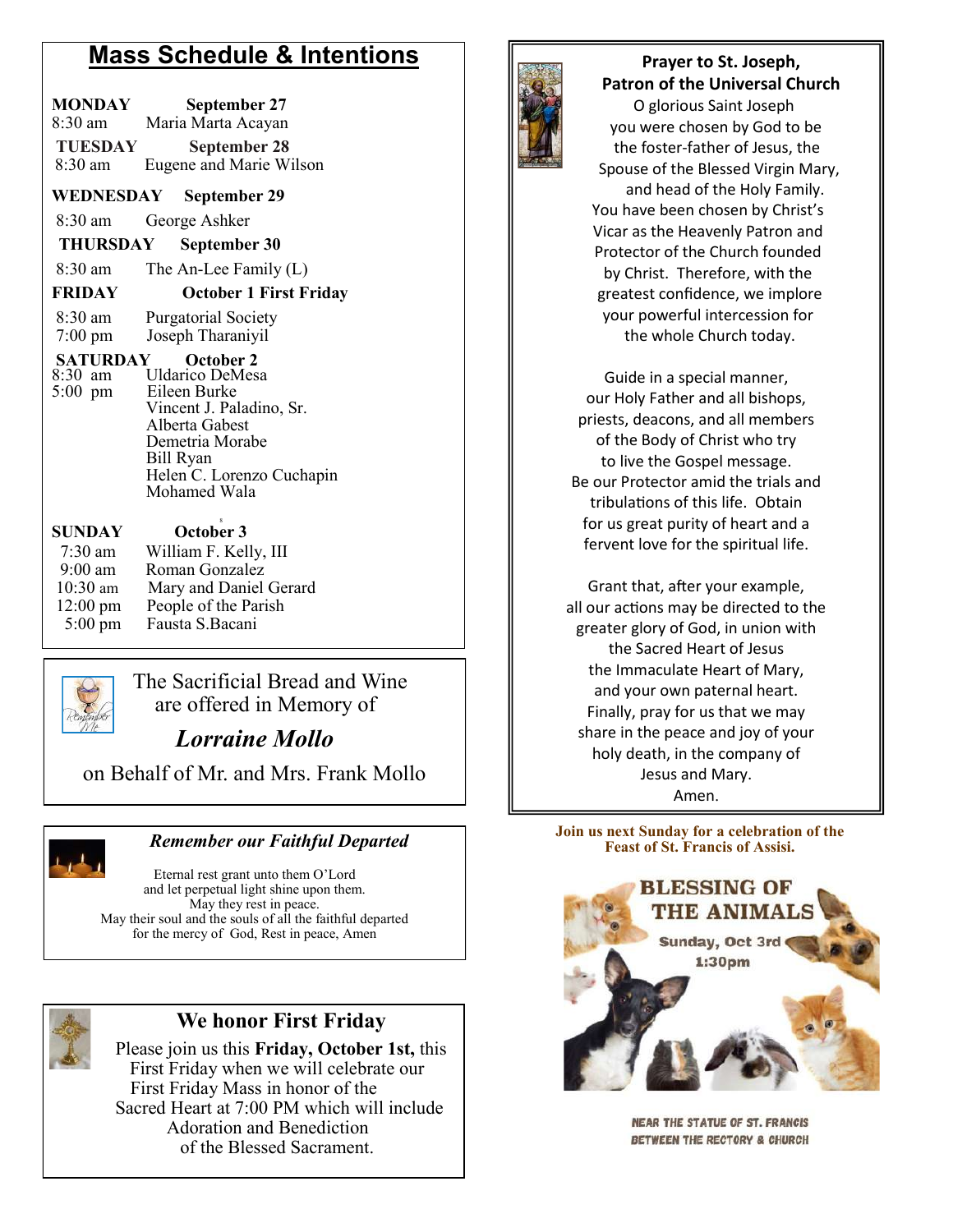



**HOLY FAMILY PARISH** 

175 - 20 74<sup>TH</sup> Avenue | Fresh Meadows NY 11366 Tel: (718) 969-2448 | www.holyfamilyfm.org

Dear Parishioners,

#### **Honoring our First Responders & Medical Personnel**

This Sunday, we will be recognizing the critical roles first responders play in our community and society. Today at 1:15pm in our parking lot, there will be a blessing of our firefighters, police officers, and paramedics / EMTs who serve us in Fresh Meadows.

The celebration is an opportunity for community members to thank first responders for their service and to pray for their health and safety. All are welcome to attend and to show our gratitude.

#### **Annual Catholic Appeal 2021 Update**

As of September  $19<sup>th</sup>$ , 216 parishioners/individuals have already pledged \$105,217.00 to the 2021 ACA and \$82,860,20 has been paid. We still have \$8,521.79 in pledged monies to be fulfilled. Our goal is \$91,381.00. Many thanks for your generosity! We are almost at goal! All money over goal comes back to the parish.

#### **Blessing of Animals**

The Feast of St. Francis of Assisi, the Patron Saint of animals and ecology, is on October 4th. In celebrating this feast day, we will have The Blessing of the Animals here at Holy Family next Sunday, October 3rd at 1:30pm in the parking lot. I invite you to bring your pet(s) to receive a blessing. For everyone's safety, please bring your pet (s) on a leash or in their carrier.

#### **World Youth Day 2023 – Lisbon, Portugal**

Our parish is beginning preparations for World Youth Day, which will be taking place in the Summer of 2023 in Lisbon, Portugal. As you know, World Youth Day is a worldwide encounter with the Pope celebrated about every three years in a different country.

You must be 16 years or older to participate, please contact Fr. Sean  $\omega$  frsean $\omega$ holyfamilyfm.org. In the near future, our youth will begin fundraising efforts for World Youth Day. Thank you in advance for your generosity and support of our youth.

#### **All Saints Vigil**

The month of October is filled with some "powerhouse saints". This month we will celebrate the feast days of St. Therese of Lisieux, Guardian Angels, St. Francis of Assisi, St. Faustina, Blessed Francis Xavier Seelos, St. Teresa of Avila, St. Gerard Majella, St. Margaret Mary Alacoque, St. Luke, St. Isaac Jogues, St. John Paul II, and St. Bernard of Calvo.

As we approach, the feast of All Saints on November  $1<sup>st</sup>$ , may we use this time to grow in our appreciation of the Saints who are our great role models and intercessors.

We will be having our All Saints Vigil on Sunday, October  $31<sup>st</sup>$  ( $@$  7pm. All are welcome to attend.

Have a great week!

Fr. Sean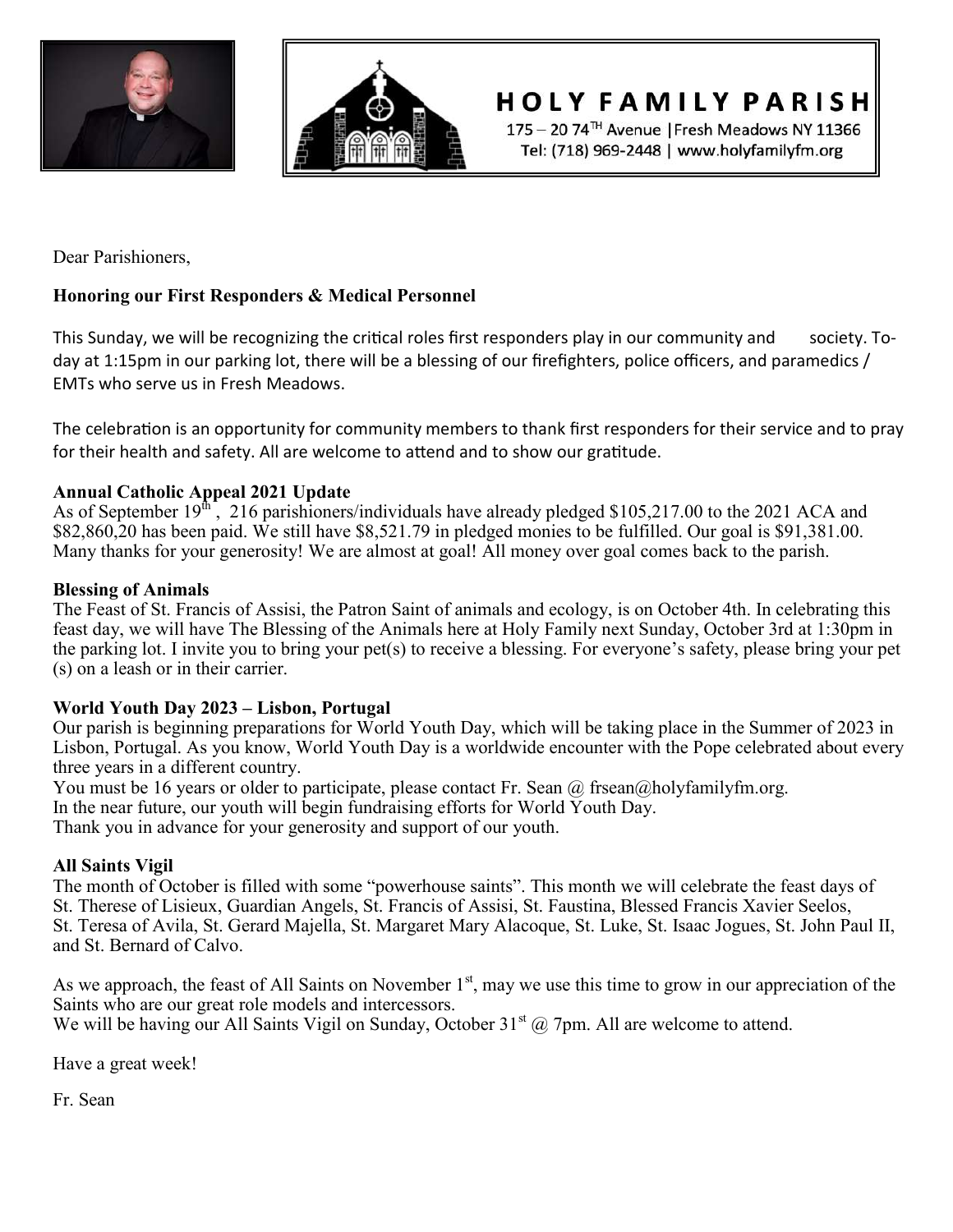#### **TODAY'S READINGS**

**First Reading** — Moses said, "Would that all the people of the Lord were prophets!" (Numbers 11:25-29). **Psalm** — The precepts of the Lord give joy to the heart (Psalm 19). **Second Reading** — Come now, you rich. The wages you withheld from the workers who harvested your fields are crying aloud (James 5:1-6). **Gospel** — Whoever is not against us is for us

(Mark 9:38-43, 45, 47-48).

#### **SAINTS AND SPECIAL OBSERVANCES**

| Sunday:               | Twenty-sixth Sunday in Ordinary Time;<br>Priesthood Sunday |  |
|-----------------------|------------------------------------------------------------|--|
| Monday:               | St. Vincent de Paul                                        |  |
| Tuesday:              | St. Lawrence Ruiz and Companions;                          |  |
|                       | St. Wenceslaus                                             |  |
| Wednesday:            | Ss. Michael, Gabriel, and Raphael                          |  |
| Thursday:             | St. Jerome                                                 |  |
| Friday:               | St. Thérèse of the Child Jesus; First Friday               |  |
| READINGS FOR THE WEEK |                                                            |  |

#### Monday: Zec 8:1-8; Ps 102:16-21, 29, 22-23; Lk 9:46-50 Tuesday: Zec 8:20-23; Ps 87:1b-7; Lk 9:51-56 Wednesday: Dn 7:9-10, 13-14 or Rv 12:7-12a; Ps 138:1-5; Jn 1:47-51 Thursday: Neh 8:1-4a, 5-6, 7b-12; Ps 19:8-11; Lk 10:1-12 Friday: Bar 1:15-22; Ps 79:1b-5, 8-9; Lk 10:13-16

Saturday: Bar 4:5-12, 27-29; Ps 69:33-37; Mt 18:1-5, 10 Sunday: Gn 2:18-24; Ps 128:1-6; Heb 2:9-11; Mk 10:2-16 [2-12]



The RCIA Program at Holy Family starts in October and meets every Tuesday at 7:30pm. Please Contact Sr. Mylene

## **Weekly Offering**

**Sunday, 19, 2021 Attendance: 741 Parish Offering: \$ 6692.00 2nd collection: for Catholic Education: \$ 2043.00**

 *Your generosity and kindness is very appreciated.* 

# *50/50 Raffle*

Our monthly 50/50 raffle is ongoing. Please find envelopes in your monthly donation packets or at the doors of the church. **Each raffle entry is \$10.** Our raffle is supporting an upgrade in our security system. Envelopes can be found in your church offering mailing envelope packs or at the doors of the church.

## Our 300 Club Raffle for Holy Family Catholic Academy is back! Tickets will be available soon.



3 chances to win! & Good Luck!!!



## Let us pray for the Sick

Rico Adelane, Claire Albino, John Amato,Lori Amato, Theresa Amato, Tomi Anello, Ralph & Josephine Ashton, Melissa Bersamin, Alice Berezuk, John Betro, Hannah Bocker, Andrew Caliendo, Jeanine Cognard, Shannon Costello, Florence Castagliola, Cedric Tess Cordoba, Cortes, Giovanna Conte, Theresa Cooney, Patrick Creegan, Peter Cruz, Luke Enriquez, Sr. Barbara Flossie, Edward Garner, Janet Ann Gillen, John Andrew Gillen, Annie Gong, Rhonda Healey, Tom Hennelly, Sergio Ingenito, Maria Jara, Josephine Joseph, Kennith Kerwin, Lillian Kienle, Fanny Leon, James Leung, Jane Maher, Evelyn Manding, Vivian Mariano, Elaine Mark, Richard Mark, Diana Medina, Rochi Mirasol, Vincent Murray, Christine Olzanski, Kolbe Olzanski, Gregory Restrepo, Lily Rivera, Miguel Rivera, Berta Sagurda, Marlyn Samudio, Lourdes Gomez Santos, Ginny Simon, Gertrude Slavin, Carmen Rosa Smith, Graysen Smith, Helen Schlenkermann, Cynthia Simpson, Dan Sindo, Joe Sonenfeld, Reming Stafford, Lyndon Swammy, Frank Thomas, Jessica Thomas, Ricky Torres, Michael Tullis, Norma Vaccaro, Socorro A. Venturanza, Leon Weinstein, Gustavo Wu, Patricia Wu, John Zaptin.

> **Please contact the Rectory to add a name to our Sick List. If you feel you or your family member no longer need to be on the sick list please notify us.**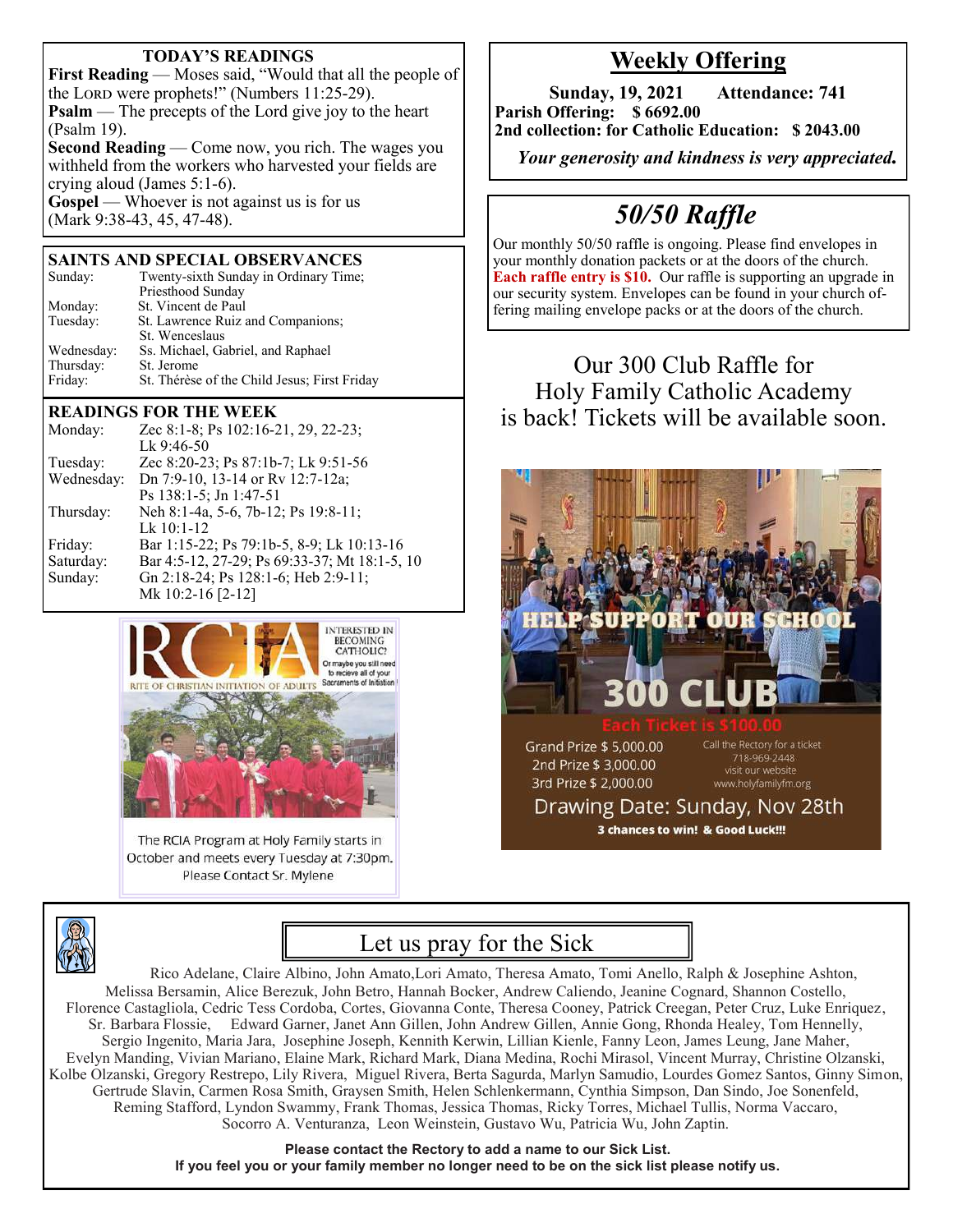

For more information about WYD 2023 Lisbon, please contact Fr. Sean! (718)969-2448 or frsean@holyfamilyfm.org

You must be 16 years old or older by the start of August 2023

## **August 2:23**

## **Tai Chi**

The Tai Chi group is meeting again. They meet on Mondays and Thursdays at 11 am in Msgr. Mahoney Hall. There is a small fee for classes. The first class is free. It is lead by Master Tai Chi Teacher Ting Rui Chou.

> For more information please call 347-247-2611 or 718-539-3017.





September 22, October 27, November 24

at 7:00pm in the evening



## *Communal Anointing of the Sick*

WORLD YOUTH DAY 2023

 A special Mass will be celebrated on **Monday, October 18, 2021, at 11:00 AM**  for all those parishioners whose health is seriously impaired by sickness or age. During the course of this celebration the sacrament of the Anointing of the Sick will be conferred. We offer this opportunity to all who need healing or God's grace to strengthen them in their illness or with debilitating conditions. There will be a reception to follow in Msgr. Mahoney Hall. If you need a ride please call Sr. Mylene Rosemarie at at 718 969-2448. **Please return the Tear-Off below (by Mail or in the Collection Basket) no later than October 10, 2021.**

| Name:<br><b>Address</b>    | <b>Phone:</b><br><u> 2002 - Jan James James James James James James James James James James James James James James James James J</u><br>the control of the control of the control of the control of the control of the control of |  |
|----------------------------|------------------------------------------------------------------------------------------------------------------------------------------------------------------------------------------------------------------------------------|--|
|                            | Will Attend Mass? Will NOT Attend Mass?                                                                                                                                                                                            |  |
| How else can we serve you? | Visit by a Priest? Visit by a Eucharistic Minister? Telephone Call? Friendly visit?                                                                                                                                                |  |